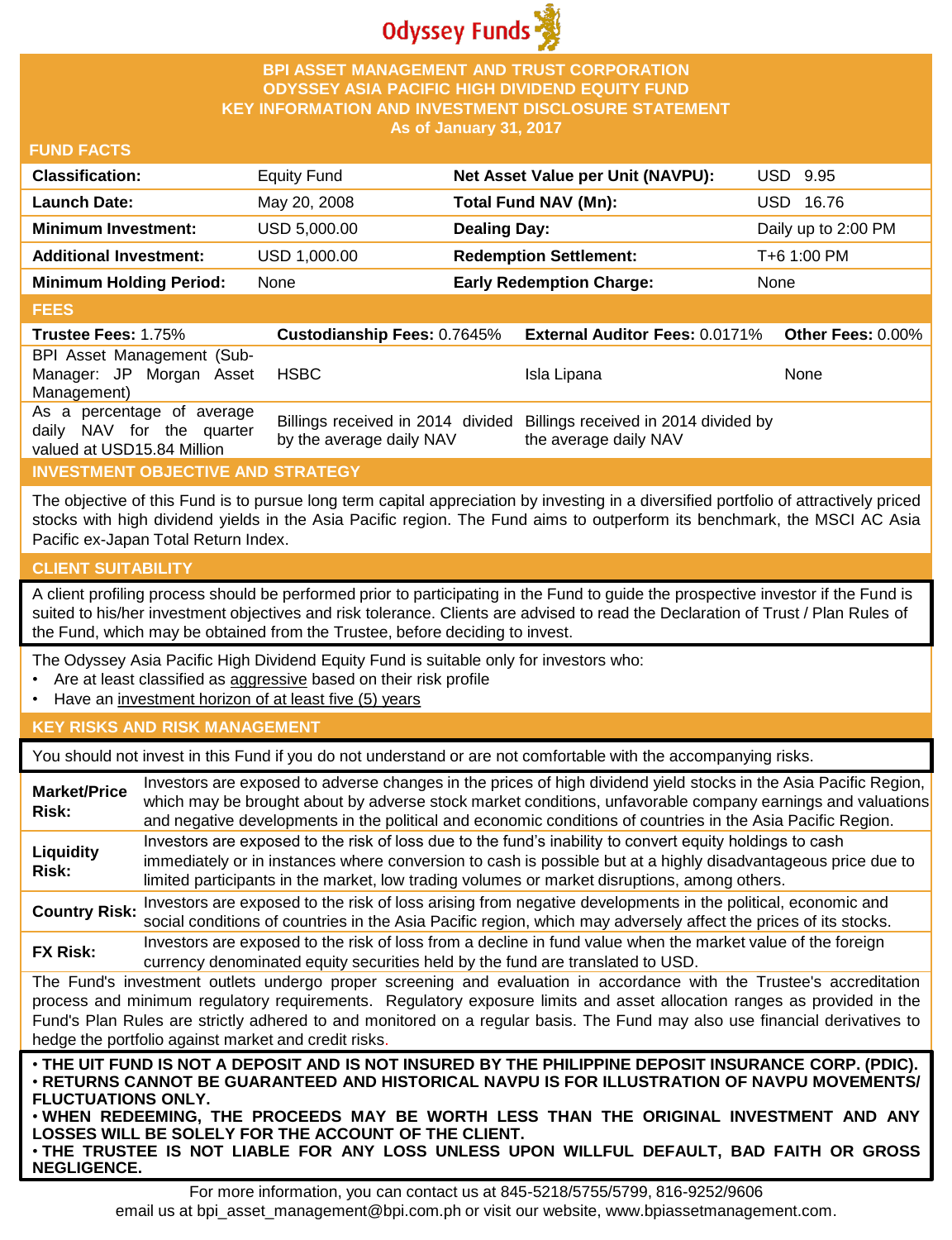#### **FUND PERFORMANCE AND STATISTICS AS OF JANUARY 31, 2017**

(Purely for reference purposes and is not a guarantee of future results)



Benchmark\* : MSCI AC Asia Pacific ex-Japan Total Return Index

| <b>CUMULATIVE PERFORMANCE (%) 1</b>    |            |         |         |             |         |                   |
|----------------------------------------|------------|---------|---------|-------------|---------|-------------------|
|                                        | 1 mo       | 3 mos   | 6 mos   | <b>1 YR</b> | 3 YRS   | S.I. <sup>5</sup> |
| Fund                                   | 3.75       | 0.81    | $-0.30$ | 14.37       | 7.92    | $-0.50$           |
| <b>Benchmark</b>                       | 6.30       | 2.39    | 4.51    | 22.55       | 10.81   | 16.74             |
| <b>ANNUALIZED PERFORMANCE (%) 1</b>    |            |         |         |             |         |                   |
|                                        | 1 YR       | 2 YRS   | 3 YRS   | 4 YRS       | 5 YRS   | S.I. <sup>5</sup> |
| Fund                                   | 14.37      | $-1.67$ | 2.57    | $-1.34$     | 1.43    | $-0.06$           |
| <b>Benchmark</b>                       | 22.55      | 0.43    | 3.48    | 1.47        | 3.84    | 1.79              |
| <b>CALENDAR YEAR PERFORMANCE (%) 1</b> |            |         |         |             |         |                   |
|                                        | <b>YTD</b> | 2015    | 2014    | 2013        | 2012    | 2011              |
| Fund                                   | 3.75       | 3.45    | $-9.91$ | 7.08        | $-5.41$ | 21.10             |
| <b>Benchmark</b>                       | 6.30       | 6.18    | $-9.47$ | 3.71        | 2.65    | 22.75             |

## **PORTFOLIO COMPOSITION**

| <b>Allocation</b>                                   | % of Fund     |
|-----------------------------------------------------|---------------|
| Equities                                            | 95.10         |
| Cash                                                | 4.68          |
| Time deposits and money market                      |               |
| Other receivables - net of liabilities <sup>6</sup> | 0.22          |
| <b>Top Five Sector Holdings</b>                     | % of Equities |
| Financials                                          | 38.29         |
| Industrials                                         | 11.85         |
| Utilities                                           | 10.11         |
| Information Technology                              | 7.52          |
| Energy                                              | 7.50          |
| <b>Top Five Country Weightings</b>                  | % of Equities |
| China                                               | 22.57         |
| Australia                                           | 21.32         |
| Korea                                               | 14.98         |
| Hong Kong                                           | 12.70         |
| Thailand                                            | 9.11          |

| <b>NAVPU over the past 12 months</b>     |       |
|------------------------------------------|-------|
| Highest                                  | 10.35 |
| Lowest                                   | 8.35  |
| <b>STATISTICS</b>                        |       |
| Portfolio Beta                           | 0.95  |
| Volatility, Past 1 Year (%) <sup>2</sup> | 13.51 |
| Sharpe Ratio <sup>3</sup>                | 1.23  |
| Information Ratio <sup>4</sup>           | -0.51 |
| Current Number of Holdings               | 68    |

## <sup>1</sup>Returns are net of fees.

<sup>2</sup>Measures the degree to which the Fund fluctuates vis-à-vis its average return over a period of time.

<sup>3</sup>Used to characterize how well the return of a Fund compensates the investor for the level of risk taken. The higher the number, the better.

<sup>4</sup>Measures reward-to-risk efficiency of the portfolio relative to the benchmark. The higher the number, the higher the reward per unit of risk.

<sup>5</sup>Since inception.

6 Includes accrued income, investment securities purchased, accrued expenses, etc.

\*Declaration of Trust is available upon request through branch of account.

# **TOP TEN HOLDINGS**

| Name                                  | % of Equities |
|---------------------------------------|---------------|
| <b>HSBC Holdings</b>                  | 5.24          |
| Korea Electric Power                  | 5.21          |
| Bangkok Bank                          | 4.93          |
| CK Hutchison Holdings                 | 4.79          |
| China Mobile                          | 4.78          |
| LG Uplus                              | 4.04          |
| <b>DBS Group Holdings</b>             | 3.17          |
| Yuanta Financial Holdings             | 2.95          |
| QBE Insurance Group                   | 2.82          |
| Taiwan Semiconductor<br>Manufacturing | 2 74          |

# **RELATED PARTY TRANSACTIONS\***

The Fund has no transactions and outstanding investments with entities related to BPI Asset Management and Trust Corporation (BPI AMTC).

\* Related party in accordance with BPI AMTC's internal policy.